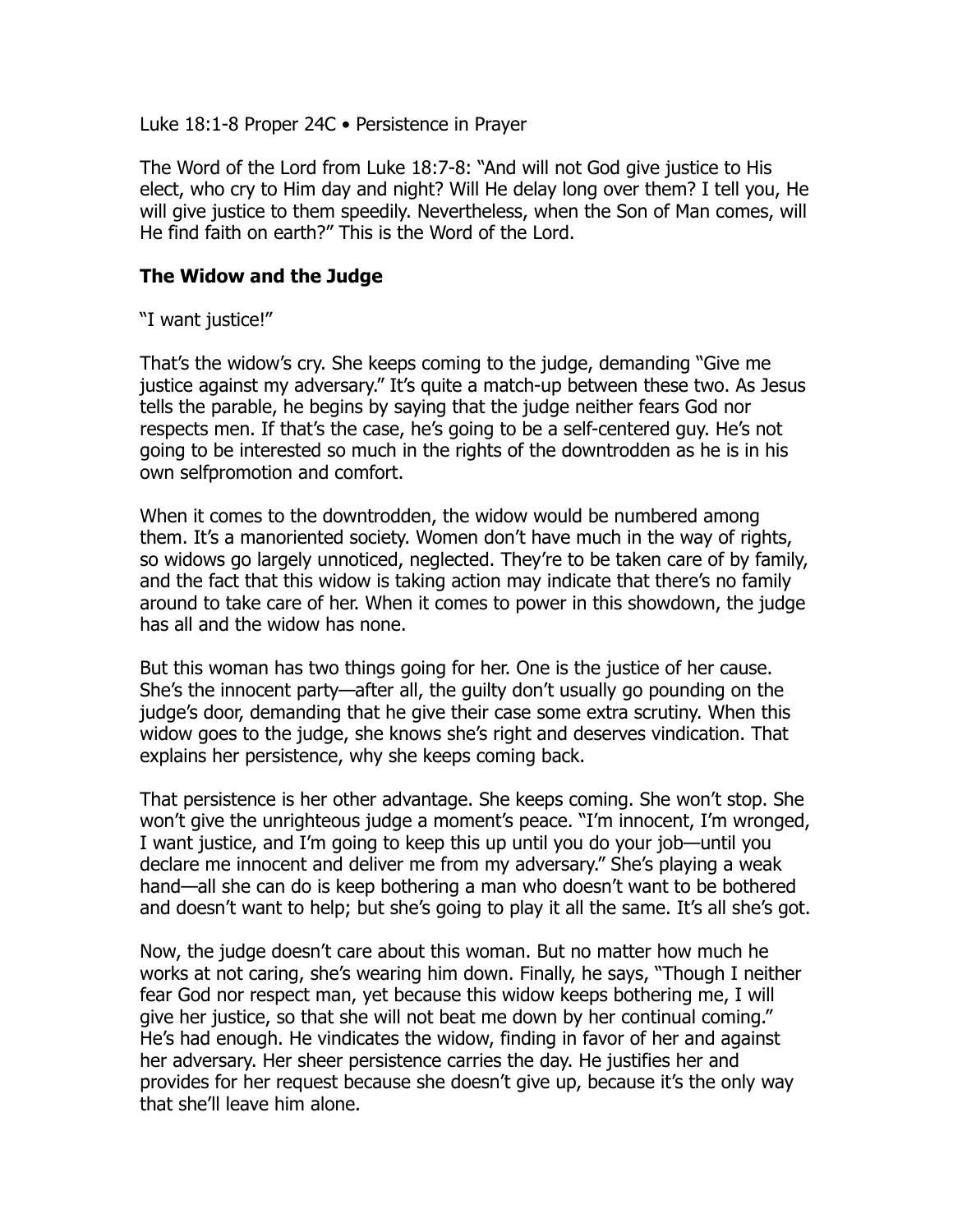Jesus concludes this parable saying, "Hear what the unrighteous judge says. And will not God give justice to His elect, who cry to Him day and night? Will He delay long over them? I tell you, He will give justice to them speedily." In other words, here is the good news that Jesus proclaims: God is the Judge, but He is in no way like the unrighteous judge of the parable. He is righteous and He loves justice. He hates unrighteousness and injustice. He wants to be bothered with the prayers of His people. He desires to help. He desires to give justice, to vindicate His people. He is intent on protecting and delivering them from all of their enemies and adversaries.

So if the widow can count on getting the help of the unrighteous judge who doesn't want to help her, how much more can you count on the help of the righteous God who does?

And to see how much God does want to help you, we move on to talk about justice and persistence.

## **Justice and Persistence**

So far, we've skipped over the wonderful verse that begins our text: "He told them a parable to the effect that they ought always to pray and not lose heart." The whole point of this parable is that you not lose heart. In others words, Jesus doesn't speak here to beat you down, to say "You're terrible at prayer, so you'd better start doing a better job if you want to be a Christian!" Now, it might be very true that you're terrible at prayer—it's a difficult discipline in this world, where the devil and your sinful flesh are constantly trying to distract you from it. But Jesus doesn't speak to berate you. He speaks so that you do not lose heart, so that you might continue to call upon God and trust in His help no matter the affliction that you are given to endure.

There is good reason to pray. For one thing, there is the matter of justice. Remember the widow's cry: "Give me justice against my adversary!" Before you skip past too quickly, stop here for a moment and consider what you pray. Apart from Christ, a prayer like that is foolhardy. "Give me justice"? Do you really want to demand justice from the Judge when you're guilty as sin? If the Lord acts justly toward you apart from Christ, then His action will be to condemn you.

That's why one of the most underrated lines in the liturgy is from Psalm 32:5: "I said I will confess my transgressions unto the Lord." Old Adam says, "Are you crazy?! If you want God's help, hide your transgressions—don't admit them! Put on a happy face and hope He overlooks the sin and rewards you for good behavior. But don't confess your sin to the Judge who condemns sinners to hell!" Ah, but how does that verse conclude? "I said I will confess my transgressions unto the Lord, and Thou forgavest the iniquity of my sin." The Judge doesn't condemn penitent sinners. For the sake of Jesus, He forgives them. He removes their sin and guilt that deserves condemnation. He justifies them. So when the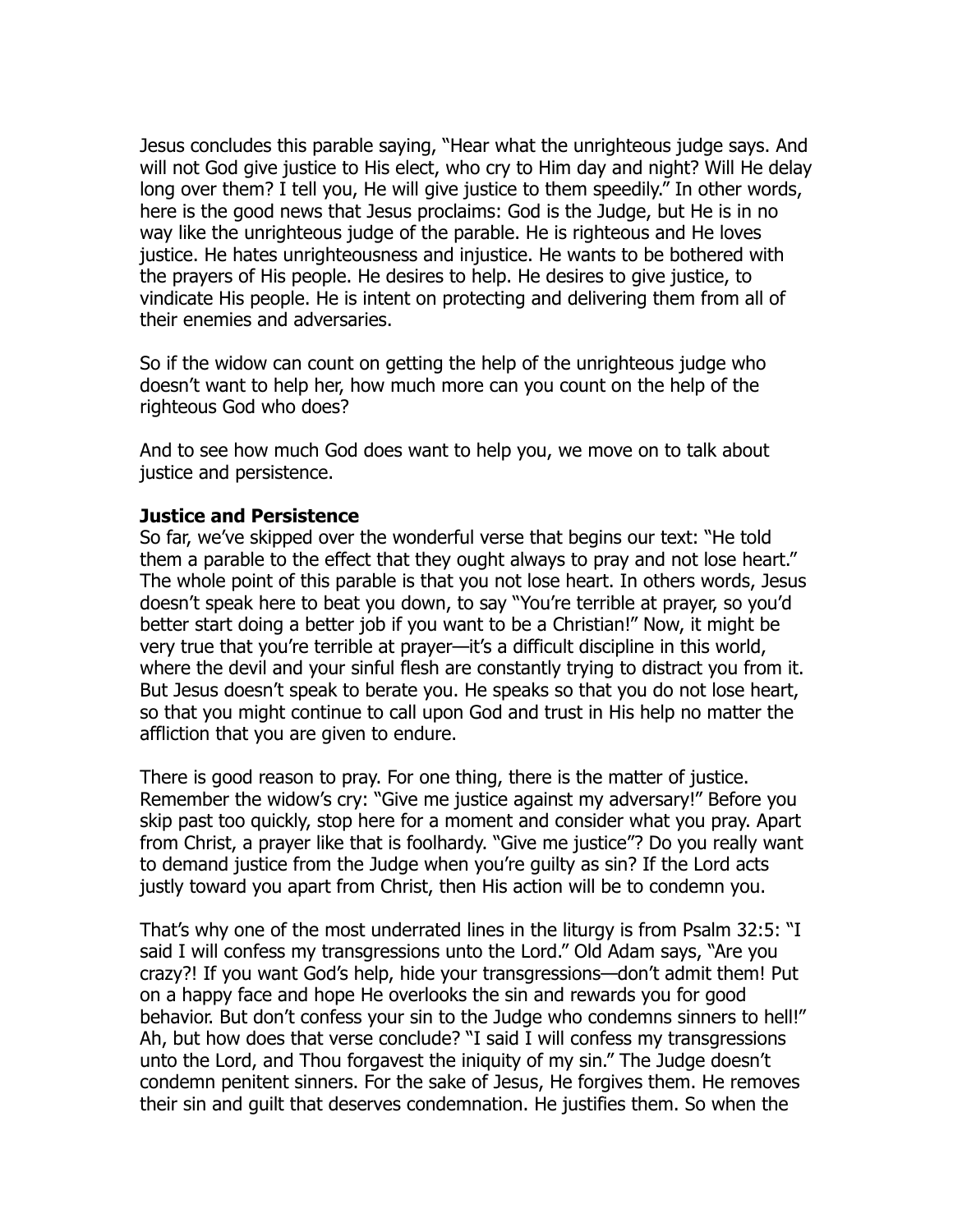Christian prays, "Give me justice, Lord!," the Lord responds, "I do. Because you are holy in My sight for Jesus' sake, I vindicate you. Your enemies are now My enemies, and I will deliver you from them."

You don't have to wait and wonder. He declares you forgiven and justified now. He gives justice to His people speedily.

So before you can expect help from God, you need to be made innocent first. In other words, and this is so important, prayer begins with the Gospel. It begins with the forgiveness won by Christ.

This is also why a good conscience is necessary for prayer. Those who are guilty don't bother the Judge; if they pray at all, they pray that the Judge will leave them alone. That's the problem with a guilty conscience, too. No matter how much help is needed, the guilty conscience is afraid to appeal to God for help. This is a time when confession—and especially private confession and absolution —will be of great benefit to you. Confess the sin. Hear it spoken away with forgiveness. Be assured by the Lord Himself that He doesn't hold your sins against you, that He calls you His beloved child, that He desires to hear and answer your prayers. Remember: He's not the reluctant Judge who doesn't want to help. He bids you to pray to Him as dear children ask their dear father, knowing that He delights to hear and answer your prayers.

So as you consider the parable of the unrighteous judge and the widow's plea for justice, remember that prayer begins at the foot of the cross. God will hear and answer your prayers because Christ has died for your sins. If your sins still cling to you, it is only just for God to condemn you as a lawbreaker. But for Jesus' sake, He declares you justified, just, righteous; and because you are His holy child, He delights to hear and answer your prayers.

Prayer involves an element of persistence, too. You pray for deliverance from your adversaries and justice for your enemies. You pray for deliverance from sickness, from affliction and injury. You pray for deliverance from an evil death and from all evil. You pray for deliverance from the devil, the world and your own sinful flesh. In a world this corrupted, there's a lot to be delivered from. So you pray, but deliverance doesn't always come right away. It usually doesn't come near as fast as you'd like. Sometimes it's a roller-coaster ride where you think the answer is near, but then far away again. As the unrighteous judge fretted that the widow would beat him down, so you know all too well that all sorts of troubles can beat you down.

But you do not lose heart, because by faith you know of the Lord's faithfulness. Your afflictions and troubles make a lot about this life uncertain, but with the Lord you have all sorts of comforting certainty. You know that He has already justified you speedily for Jesus' sake; and having paid the price of His own blood to redeem you, you can be certain He will not abandon you now. You know that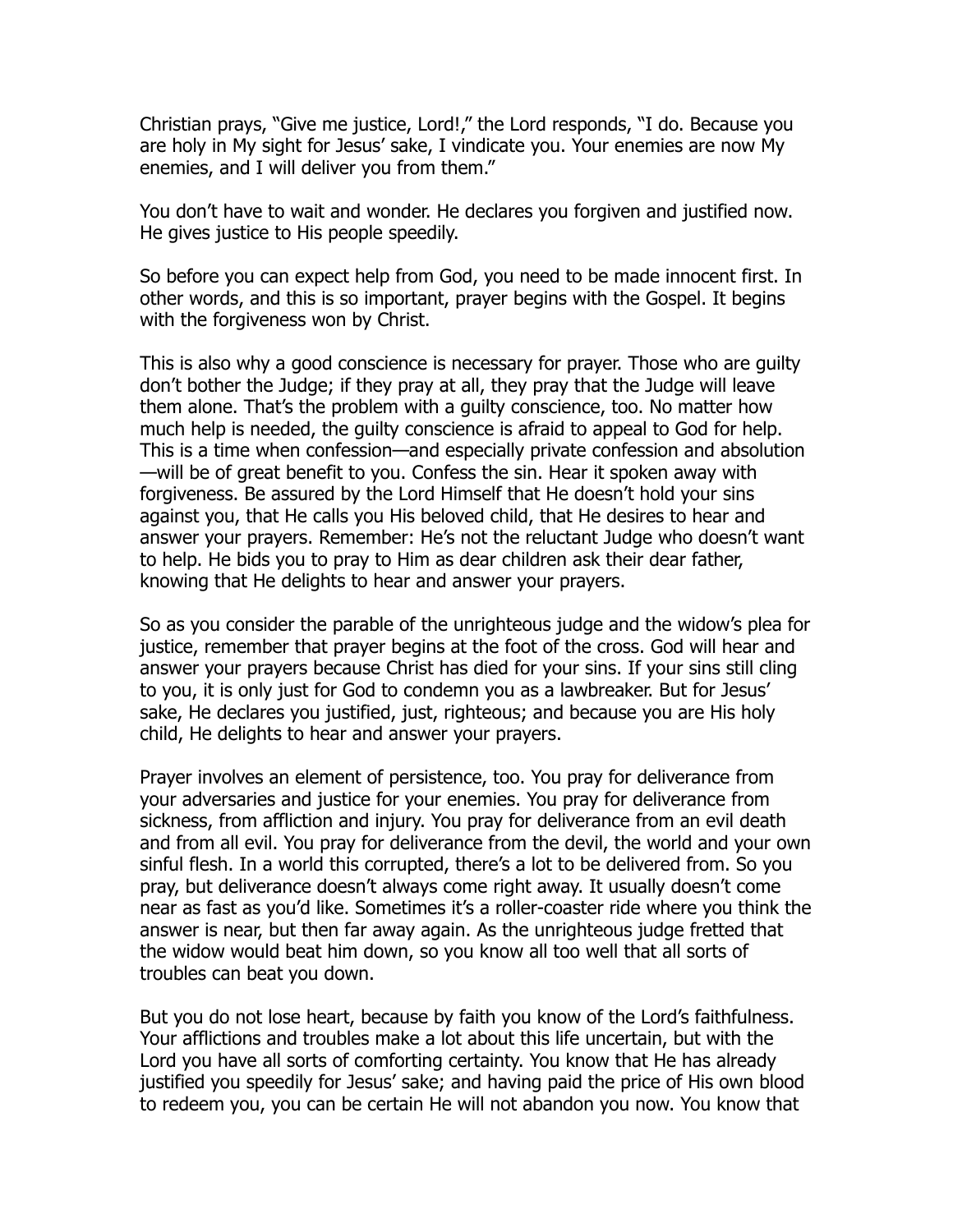faith trusts in what you do not see, often in spite of what you do see. You know that even though the devil will use trouble to persuade you that God isn't listening, you trust that God is working all things for your good—according to His wisdom and timing, not your own. Perhaps He delays vengeance so that your adversaries might also repent of their sin and be saved for Jesus' sake. Perhaps He waits to deliver you as a matter of discipline, to train you that His grace is sufficient for you, that His power is made perfect in weakness. Perhaps He waits to strengthen your faith and teach you the importance of prayer, preparing you for whatever else lies ahead.

You don't know, can't know the reason for trouble. The devil uses that uncertainty to try to make you doubt the Lord. He's very persuasive. It isn't easy or enjoyable to suffer and wait for the Lord to act. It's difficult enough that many will declare Him to be the unrighteous judge and abandon Him. How many? Enough that the Lord says, "When the Son of Man comes, will He find faith on earth?"

That being the state of things, it can be easy to cease praying and lose heart. But that's why Jesus tells this parable. Again, you don't measure God's faithfulness by what you don't know or can't know, but by what you do know for sure because He tells you. As we said before, He promises that you're His beloved child for Jesus' sake. And because you're His beloved child, He bids you to pray to Him. He bids you to take His Word and rub it in His ears, delights to hear you say, "Father, You promised, and You've got to keep Your promises!"

Think of a young child who's been promised a trip to the donut shop. He hears that word. He clings to it. He keeps on reminding his parents about their promise until it's time to go. Now, honestly, his parents might well resemble the unrighteous judge of the parable, saying, "Let's get the boy to the donut shop before he drives us mad." But Jesus tells you in our text that your Father in heaven is neither an unrighteous judge nor a reluctant parent. He delights to hear your prayers. He assures you that, while you can't beat Him down until He gives in, He will keep His promises and deliver you according to His will.

When commenting on this text, Martin Luther said, "It is not enough just to begin and to sigh once, to recite a prayer and then to go away. As your need is, so should your prayer be. Your need does not attack you once and then let you go. It hangs on, it falls around your neck again, and it refuses to let go. You act the same way! Pray continually, and seek and knock, too, and do not let go…. Since your need goes right on knocking, therefore, you go right on knocking, too, and do not relent." (AE 21:234)

After all, why should some affliction be more persistent than you? You're a holy child in the care of God the Father, while your affliction is a conquered nothing that can do you no lasting harm. It is so because God has justified you speedily, already for Jesus' sake. He doesn't leave you alone to battle your afflictions, but